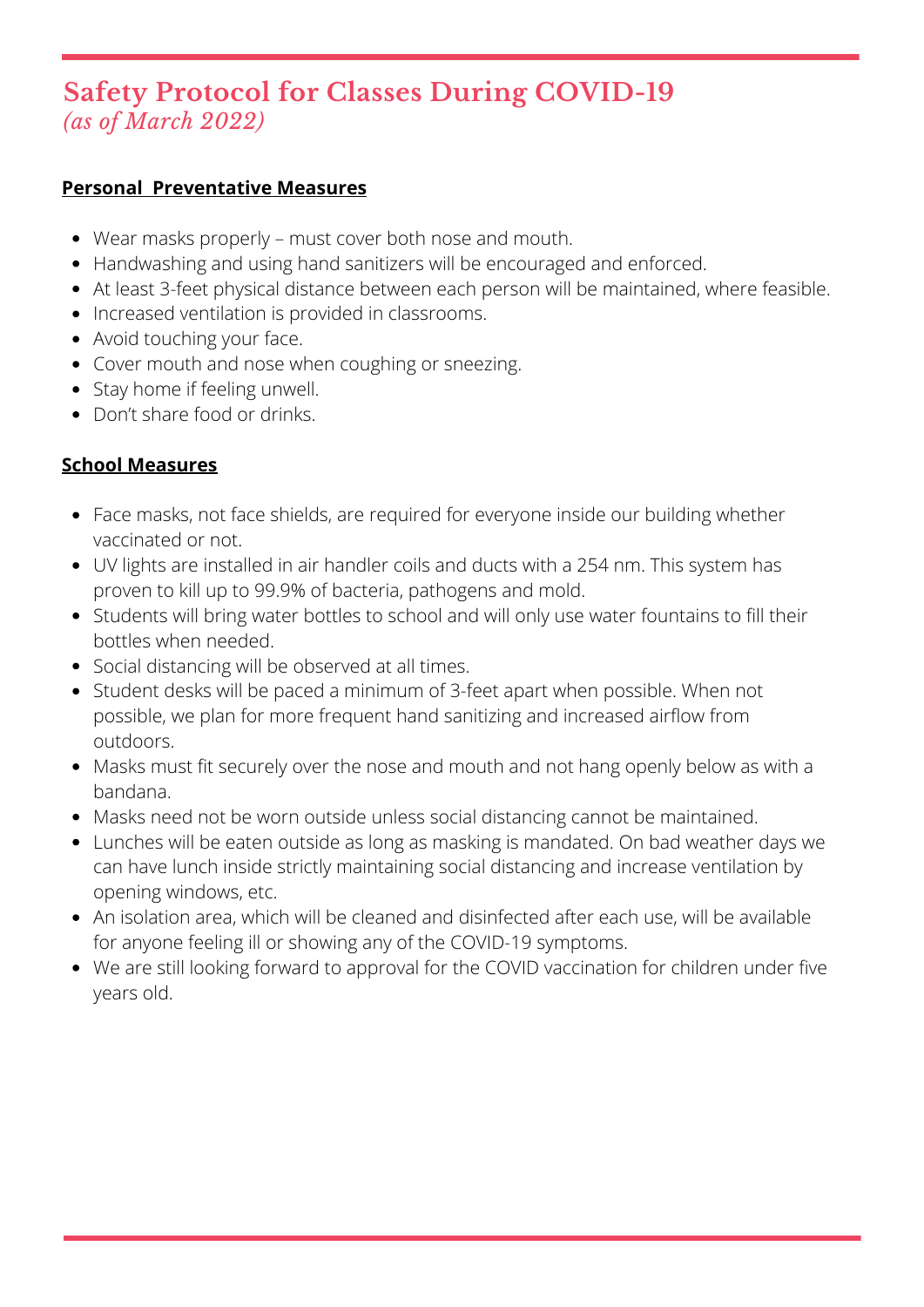#### **COVID-19 Symptoms**

Following are COVID-19 symptoms:

- Feeling feverish or a measured temperature greater than or equal to 100.0 Fahrenheit
- Loss of taste or smell
- Cough
- Difficulty breathing
- Shortness of breath
- Fatigue
- Headache
- $\bullet$  Chills
- Sore throat
- Congestion or runny nose
- Shaking or exaggerated shivering
- Significant muscle pain or ache
- Diarrhea
- Nausea or vomiting

## **When to Quarantine**

- If a child develops COVID, the class will not be shut down. The child will be required to isolate for the full five days and return to school with a negative test on day six. If they still test positive, they will need to remain home for an additional five days. If after ten days their symptoms have improved, they can return to school without testing.
- Any child in the class of the positive case who exhibits symptoms of the coronavirus or is not vaccinated will be required to quarantine for five days and if they test negative can return to school on day six. If they test positive then they will also need to isolate for an additional five days and return to school after day ten without testing, if their symptoms have improved.
- If you had confirmed COVID-19 within the past 90 days, you do NOT need to get tested, but you should still follow all other recommendations (including if you develop COVID-19 symptoms).

#### **Identifying Possible COVID-19 Cases on Campus**

- Any student who shows symptoms of these infections while at school will be immediately separated until the student can be picked up by a parent or guardian.
- All areas used by the individual who shows symptoms while at school (student, teacher, or staff) will be disinfected as soon as is feasible.
- Students who report feeling feverish will be given an immediate temperature check tp determine whether they are symptomatic for COVID-19.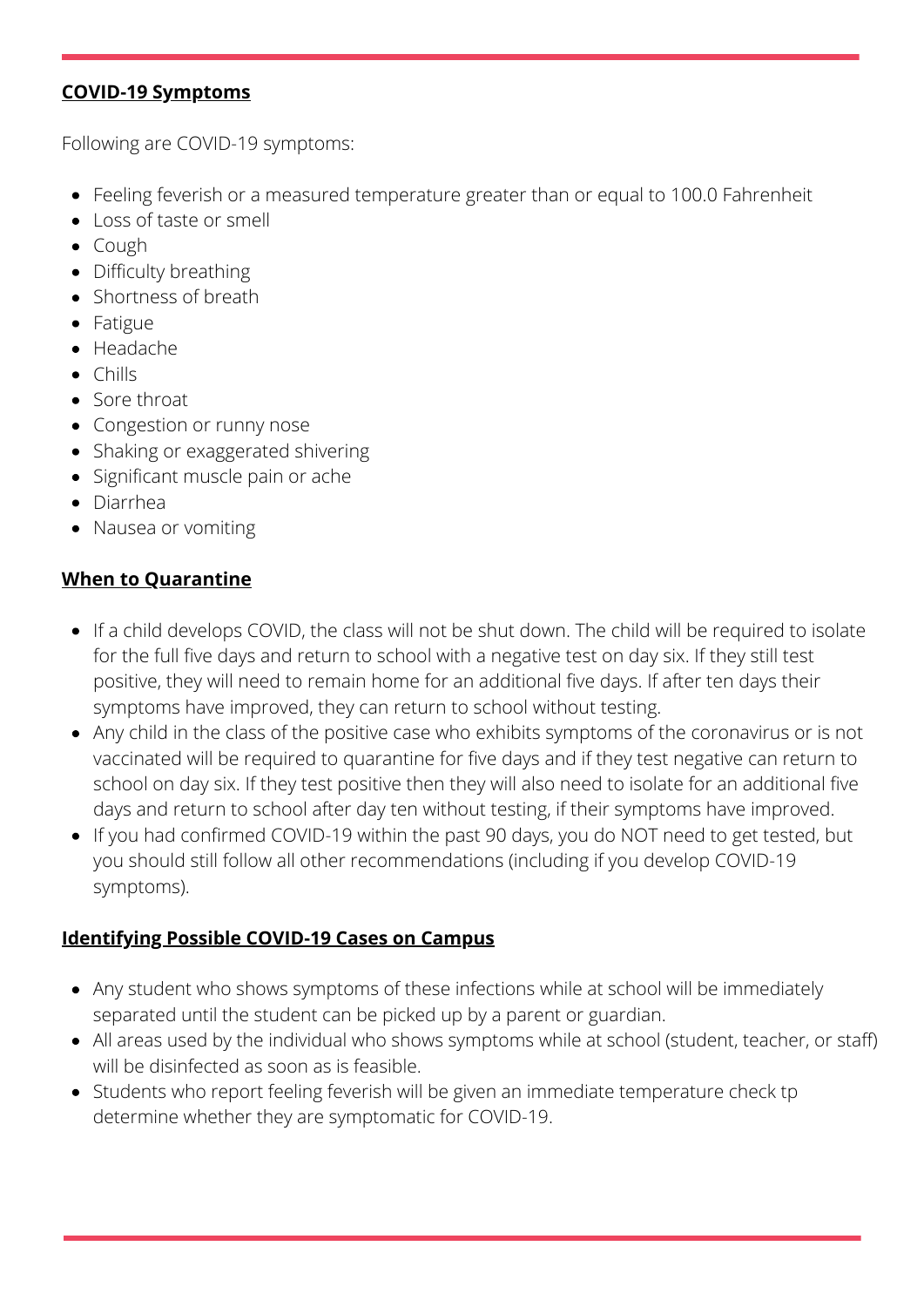# **Practices to Respond to a Lab-Confirmed Case in the School**

Required Actions if Individuals with Lab-Confirmed Cases Have Been in a School:

1. If an individual who has been in the school is lab-confirmed to have COVID-19, Kirby Hall will notify our local health department, in accordance with applicable federal, state and local laws and regulations, including confidentiality requirements of the Americans with Disabilities Act (ADA) and Family Educational Rights and Privacy Act (FERPA).

2. Areas will be closed off that were heavily used by the individual with the lab-confirmed case (student, teacher, or staff) until the non-porous surfaces in those areas can be disinfected, unless more than 5 days have already passed since that person was on campus.

3. Consistent with school notification requirements for other communicable diseases, and consistent with legal confidentiality requirements, Kirby Hall will notify all teachers, staff, and families of all students in school if a lab-confirmed COVID-19 case is identified among students, teachers or staff who participate in any on-campus activities.

# **Kirby Hall will not have distance or hybrid learning for the 2021-2022 school year. Children will have to obtain class and homework assignments for any absences and return completed assignments upon return to school.**

# **Those who have been fully vaccinated:**

·To reduce the risk of being infected with COVID-19 and possibly spreading it to others, mask wearing is mandated inside of Kirby Hall whether vaccinated or not.

·If you [travel in the United States,](https://www.cdc.gov/coronavirus/2019-ncov/travelers/travel-during-covid19.html) you do not need to get tested before or after travel or self-quarantine after travel.

·You need to pay close attention to [the situation at your international destination](https://www.cdc.gov/coronavirus/2019-ncov/travelers/map-and-travel-notices.html) before traveling outside the United States.

o You do NOT need to get tested **before** leaving the United States unless your destination requires it.

o You still need to **[show a negative test result](https://www.cdc.gov/coronavirus/2019-ncov/travelers/testing-international-air-travelers.html)** or documentation of recovery from COVID-19 **before** boarding an international flight to the United States.

o You should still get tested 3-5 days **after** international travel.

o You do NOT need to self-quarantine **after** arriving in the United States.